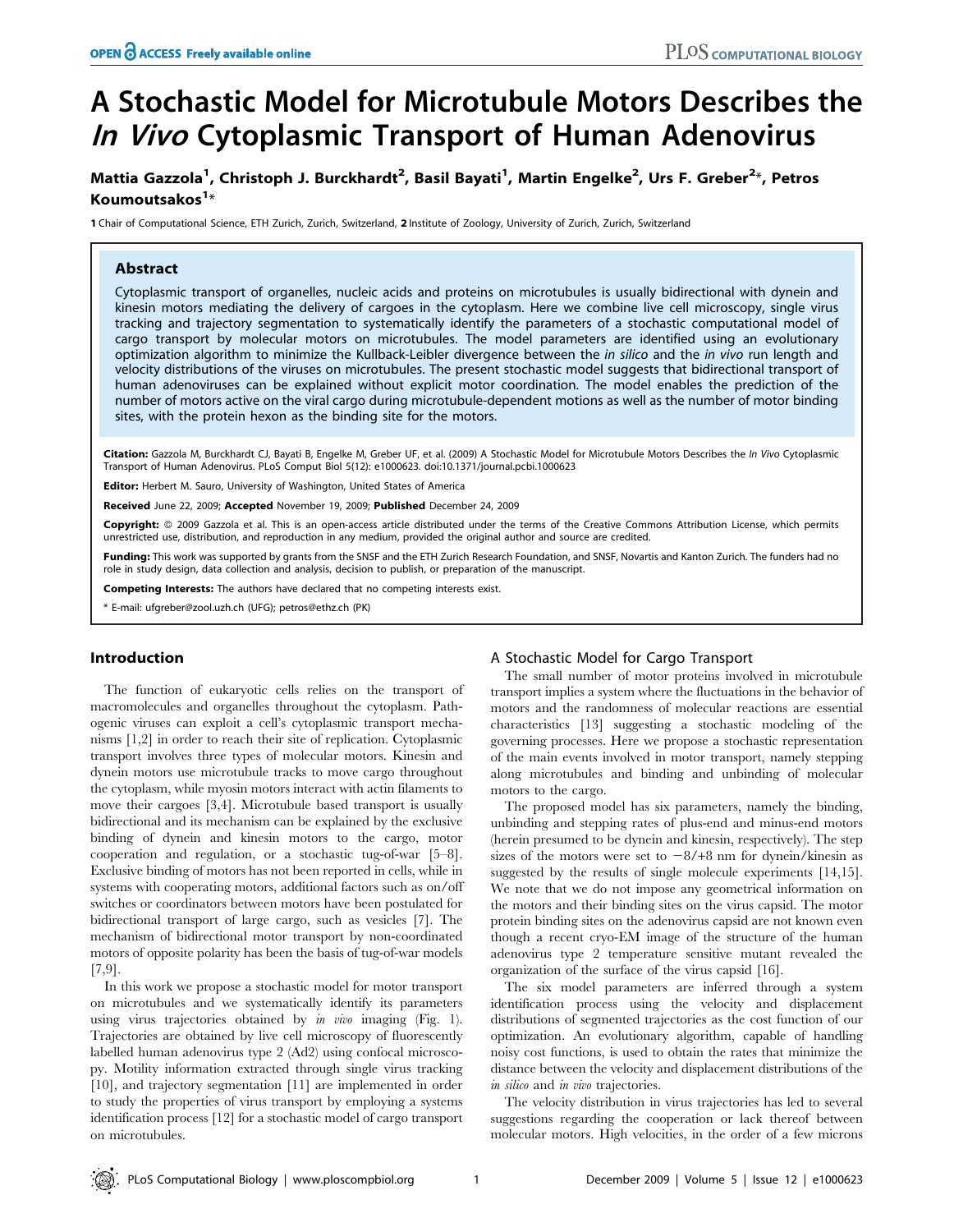#### Author Summary

Molecular motors, due to their transportation function, are essential to the cell, but they are often hijacked by viruses to reach their replication site. Imaging of virus trajectories provides information about the patterns of virus transport in the cytoplasm, leading to improved understanding of the underlying mechanisms. In turn improved understanding may suggest actions that can be taken to interfere with the transport of pathogens in the cell. In this work we use in vivo imaging of virus trajectories to develop a computational model of virus transport in the cell. The model parameters are identified by an optimization procedure to minimize the discrepancy between in vivo and in silico trajectories. The model explains the in vivo trajectories as the result of a stochastic interaction between motors. Furthermore it enables predictions on the number of motors and binding sites on pathogens, quantities that are difficult to obtain experimentally. Beyond the understanding of mechanisms involved in pathogen transport, the present paper introduces a systematic parameter identification algorithm for stochastic models using in vivo imaging. The discrete and noisy characteristics of biological systems have led to increased attention in stochastic models and this work provides a methodology for their systematic development.

per second, were observed for intracellular viruses (Fig. 2E) [17]. Similar high speeds have been observed for vesicles moving along microtubules such as peroxisomes [18] and endosomes [19]. These velocities are above the maximum velocities measured for single motors without load  $(3 \mu m/s)$  for dynein, [14]; 0.4  $\mu m/s$  for kinesin-1, [20]; 3  $\mu$ m/s for kinesin-1, [21]; 0.8  $\mu$ m/s for kinesin-1, [22];  $0.8 \mu m/s$  kinesin-1 and  $0.5 \mu m/s$  kinesin-2, [23] in *in vitro* experiments. It has also been reported for drosophila lipid droplets, that multiple processive motors do not move cargoes faster [24]. It is likely that yet unknown mechanisms account for the high velocities measured in in vivo biological systems. These mechanisms may involve motors which are able to increase their



Figure 1. Imaging, tracking and trajectory segmentations of single adenoviruses. (A) HeLa cells were infected with fluorescent adenovirus type 2 for 30 min, and imaged by spinning disc confocal fluorescence microscopy [42]. Virus tracks (black lines) recorded by a single particle tracking algorithm [10] using the nucleus (red square) as a reference point are displayed over a phase contrast image of the infected cell. (B) Two-dimensional projection of a single virus trajectory with directed motion segments in red. (C) Distance travelled along the trajectory shown in Fig. 1B plotted as a function of time. Reduction to 1D is justified, since in cultured cells microtubules are largely flat and straight over distances of many micrometers [43]. Negative/positive values indicate displacements towards the cell centre/periphery. doi:10.1371/journal.pcbi.1000623.g001



Figure 2. A stochastic model for microtubule-dependent movements of human adenovirus. The stochastic model reproduces directed motion length and velocity distributions of human adenovirus, and predicts the optimal number of either common or separate binding sites for dynein and kinesin motors on the capsid. (A) Dynein (D, blue) and kinesin (K, orange) bind to, and unbind from the capsid and transport it along a microtubule (green). Equations [1]–[6] describe the dynamics of the model: [3]/[4] dynein binding/unbinding and decrease/increase of the number ( $\rho$ ) of the available motor binding sites on the virus capsid with  $d_{\alpha}/d_{\delta}$  binding/ unbinding rates, [5]/[6] kinesin binding/unbinding and decrease/ increase of the number( $\rho$ ) of the available motor binding sites on the virus capsid with  $k_{\alpha}/k_{\delta}$  binding/unbinding rates, and [1]/[2] dynein/ kinesin motor stepping with  $d<sub>\mu</sub>/k<sub>\mu</sub>$  stepping rates. Cost function (B) and parameter values (C) (blue =  $d_{\mu}$ , green =  $k_{\mu}$ , red =  $d_{\alpha}$ , cyan =  $k_{\alpha}$ , yellow =  $d_{\delta}$ , magenta =  $k_{\delta}$ ) versus number of evaluations during the optimization of the 14 common binding sites model. Probability distribution of directed motion length (D) and velocity (E) for the in vivo and in silico (black/red) trajectories. (F) Plot of the cost function versus the number of motor binding sites for the common (red) and the separate binding sites model (blue, grey, dark blue, black colours). The separate binding sites have a total number of 8 (blue), 10 (grey), 12 (dark blue) and 14 (black) binding sites for dynein plus kinesin motors. The central dot in each curve represents 50% dynein and 50% kinesin occupancy (e.g. black curve: 7+7). The remaining dots denote permutations with decreasing/increasing dynein binding sites (e.g. 6 dynein  $+ 8$  kinesin on the right and 8 dynein  $+6$  kinesin on the left of the central dot of the black curve). (G, H) examples of segmented in silico 1D trajectories for the 14 common (G) or 7+7 separate (H) binding sites models. The distance  $(\mu m)$  traveled along the 1D microtubule is plotted against the time in seconds, and the directed motions are depicted in red. doi:10.1371/journal.pcbi.1000623.g002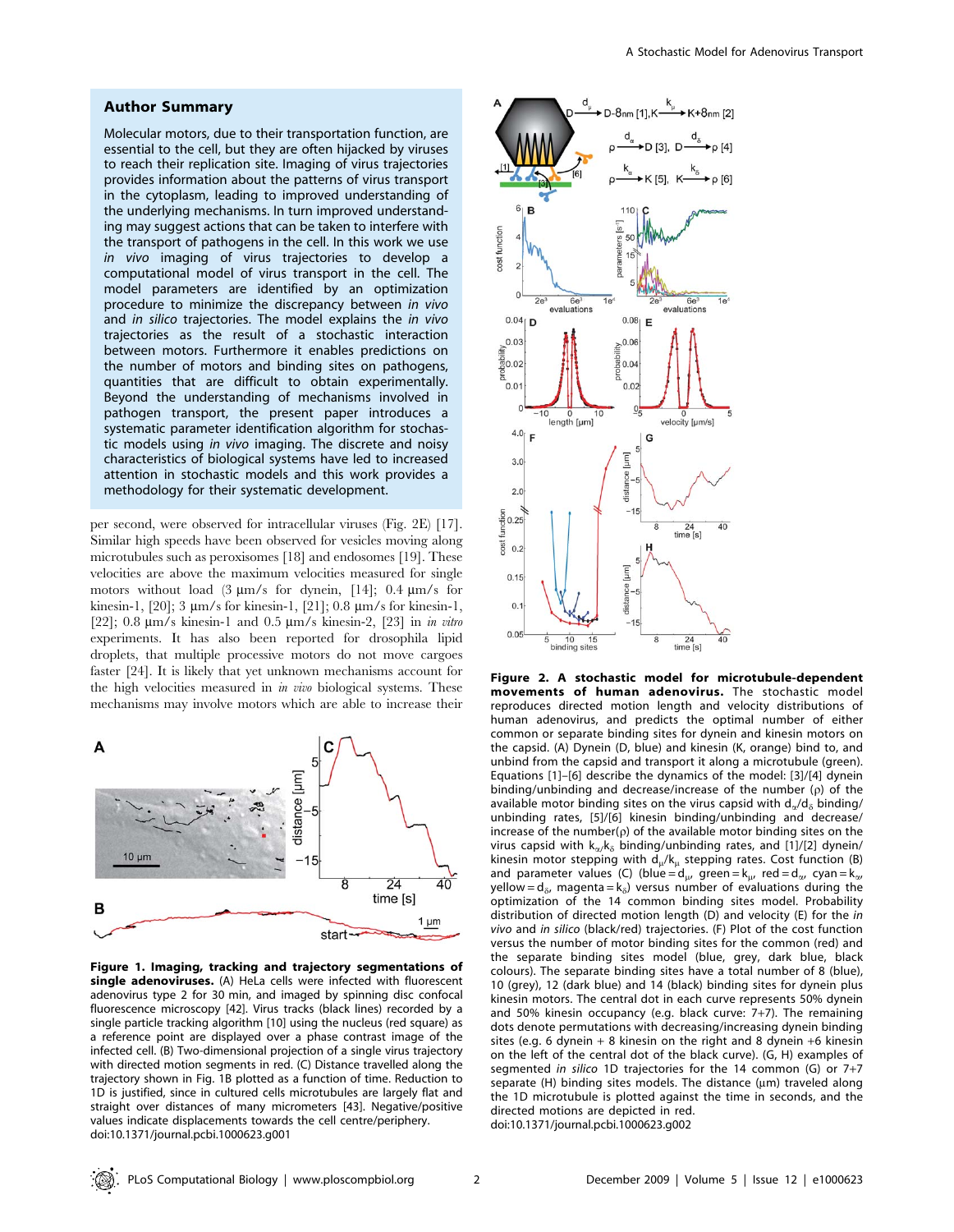velocities up to few microns per second or motors are able to act additively to achieve higher speeds. Both assumptions have not been experimentally validated or discarded in in vivo experiments. Additive behaviour of motors is an underlying assumption in our model (Fig. 2A). The additive behaviour is inherent to the Stochastic Simulation Algorithm [25] used herein to simulate the model, since the time step to the next event depends on the total propensity (numbers and event rates). The proposed stochastic model does not impose any explicit coordination between motor proteins, e.g. a switching mechanism that selects a certain motor protein type to be active.

We emphasize that our model does not aim at a mechanistic description at the motor level. Forces are known to affect motor properties, but it is not clear how they are distributed among multiple motors [26]. Furthermore while it is possible to obtain data relating forces for certain motors in vitro, there is no such data for in vivo experiments. In the present model the forces between molecular motors and cargo are implicitly taken into account through the binding/unbinding/stepping rates of the stochastic models.

# Results

The simulation of the stochastic model produces cargo trajectories that depend on the parameter settings. The model contains no a-priori assumptions on the existence of either a tugof-war or coordination between molecular motors. In turn, the model parameters are systematically identified with a derandomized evolution strategy that minimizes the difference between the length and velocity distributions of directed motions (fast microtubule dependent runs [11]) produced by the model and those of fluorescently labelled human adenovirus type 2 (Ad2) as measured by confocal microscopy at 25 Hz temporal resolution. The two-dimensional virus trajectories are extracted by a single particle tracking algorithm [10] (Fig. 1A, B). Directed motions along microtubules are classified by trajectory segmentation [11] and the distance travelled along the microtubule is determined as a function of time (1D trajectory shown in Fig. 1C). The same analysis is applied to trajectories obtained by the simulation of our model using the Stochastic Simulation Algorithm (SSA) [27]. These trajectories are also subsequently segmented to classify directed motions [11]. In turn an optimization algorithm is employed to identify the parameters of the stochastic model [28].

Here the six model parameters (binding, unbinding and stepping for both kinesin and dynein, Fig. 2A) were identified by minimizing the Symmetric Kullback-Leibler divergence between the in silico and in vivo length and velocity distributions using an Evolution Strategy with Covariance Matrix Adaptation (CMA-ES) [29] (Fig. 2B,C). The proposed de-randomized optimization algorithm is an essential aspect of our method. CMA-ES samples the six-dimensional multivariate normal distribution involving the parameters of this problem at each iteration and it encodes relations between the parameters of the model and the objective that is being optimized without requiring explicitly the gradients of the cost function [29]. The CMA-ES is a method capable of optimizing noisy cost functions (such as those from the present stochastic model) and its efficiency, reliability and robustness were demonstrated over a number of benchmark problems [30,31]. The CMA-ES is particularly suitable to this optimization problem as it is know to perform best [29] in problems that are low dimensional (here six parameters), inherently noisy (here a stochastic model), multimodal and computationally expensive (for each parameter set thousands of trajectories are generated and segmented to collect reliable statistics). The algorithm identifies an optimal set of parameters and at the same time provides a sensitivity analysis of the model. The standard deviations of the six principal axes are shown to converge (Fig. 3), thus yielding a minimum (Text S1).

After the convergence of the optimization process (Fig. 3) we found that the directed motion length and velocity distributions of the in silico trajectories, under the optimal set of parameters, matched with high accuracy the experimental data (Fig. 2D, E).

The maximum number of motors attached to the viral cargo is limited by the number of binding sites on the virus. The present model enables predictions on the number of motor binding sites on the viral capsid, a quantity that is difficult to determine experimentally but important for understanding the mechanisms of transport. We first estimated the number (between 2 and 20) of motor binding sites on the virus by an optimization procedure (Fig. 2F). In models with 6–16 binding sites, the cost function values were almost constant around the minimum value obtained for 14 binding sites (Text S1). For less than 6 motor binding sites, the optimization process did not converge to the experimentally observed directed motion length and velocity distributions. Above 16 binding sites, an unbalanced configuration of motors was feasible only at low binding and unbinding rates, and yielded largely unidirectional trajectories due to infrequent motor binding to the virus. We concluded that 14 common binding sites for dynein and kinesin correspond optimally to the experimental data.

Since it is not possible to differentiate between common and separate binding sites, we additionally investigated the possibility that the experimental data support separate binding sites for the different motors. We optimized a model where dynein and kinesin have distinct binding sites, namely 4+4, 5+5, 6+6, 7+7 binding sites, and various permutations thereof (Fig. 2F, Text S1), and found that an equal number of motor binding sites was optimal in all cases. This is consistent with the observation that center and periphery directed length and velocity distributions were almost symmetric (Fig. 2D, E). We note that the optimal number of binding sites, i.e., 14, is the same for the models with common and separate binding sites (Fig. 2F, black curve).

Molecular motors carrying cargo on microtubules operate as individuals or as an ensemble. We found that, on average, during virus directed motions,  $1.56 \pm 0.56$  dynein or kinesin (for minusend and plus-end directed motions, respectively) motors, and  $0.15\pm0.22$  motors of opposite polarity were bound to the virus (Fig. 4A). The probability of binding more than four motors to one



Figure 3. Convergence of the standard deviation of the principal axes. Convergence is shown for the six axes of the distribution which CMA-ES samples from. The evolution of the standard deviations during the optimization procedure is shown for the noncompeting binding sites model with 14 receptors. doi:10.1371/journal.pcbi.1000623.g003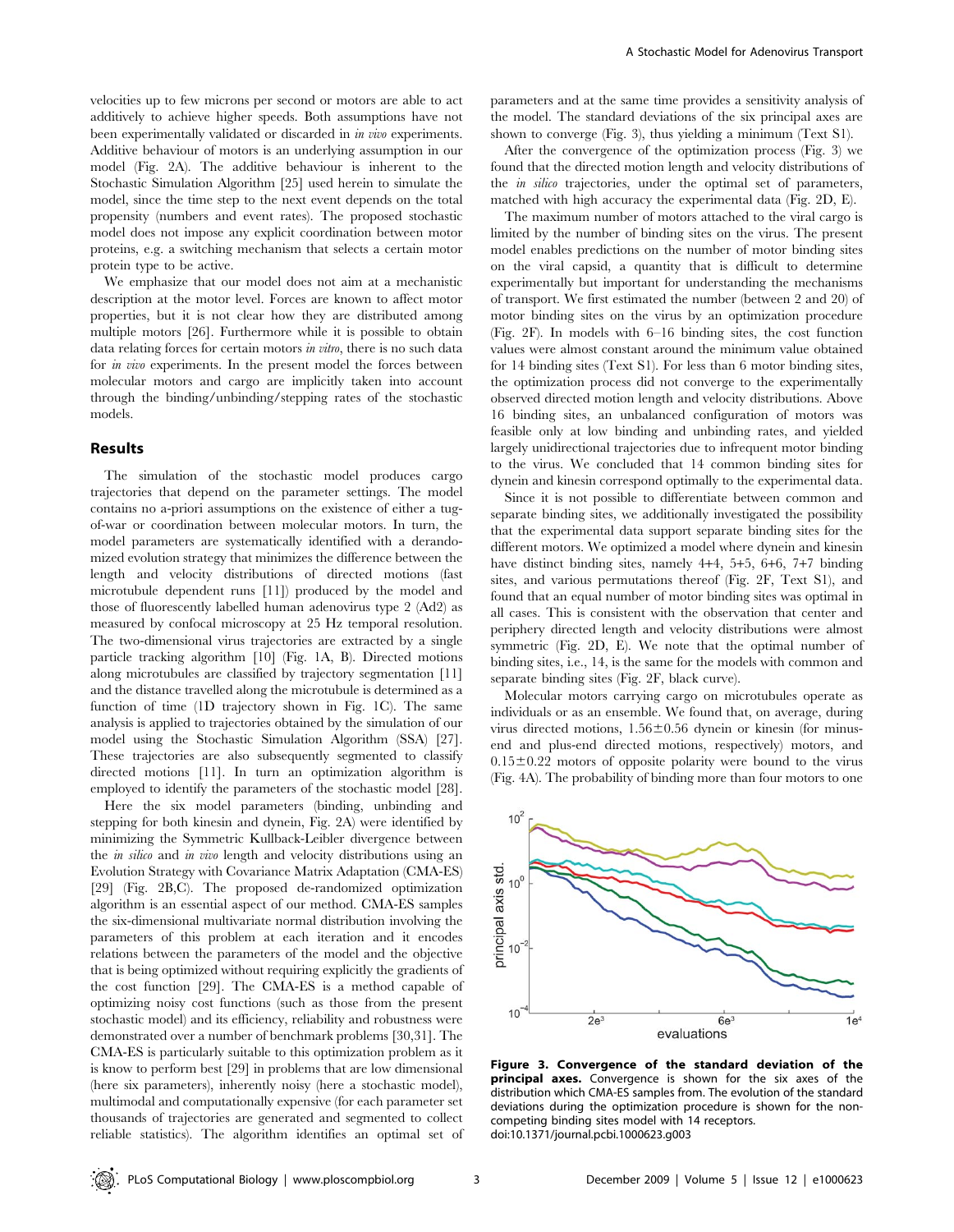

Figure 4. A low number of dynein and kinesin motors mediate directed motions of adenovirus. (A) In silico probabilities of the number of bound dynein (black) and kinesin (red) motors during periphery directed motions. Similar results were observed for center directed motions with dynein prevalence. Phase diagrams of the length (B) of directed motions versus the average number of bound dynein (black) and kinesin (red). Positive (negative) lengths correspond to periphery (center) directed motions. The results were obtained with the optimized model with 14 common binding sites. doi:10.1371/journal.pcbi.1000623.g004

virus particle was below  $10^{-3}$ , and most often only one type of motor was bound (Fig. 4A, B). These data are in agreement with low number of motors estimated on vesicular cargo in squid axoplasm by cryo-EM [7]. For other organelles, the estimates for motor numbers range from a few to dozens based on immunological detections in chemically fixed cells.

In order to quantify the correlation between the number of bound motors and the directed motion length, the Sample Pearson Product Moment correlation coefficient (with a range of 0 to 1, where 1 is maximal correlation) between motor numbers and directed motion length was computed to be 0.51 for dynein and 0.49 for kinesin for minus-end and plus-end directed motions, respectively. This implies a weak correlation between the number of bound motors and the directed motion length, showing that long runs do not necessarily require many motors, as two or three already account for lengths in the order of micrometers (Fig. 4B). This result is consistent with the recent in vitro observation that two motors are sufficient to move a cargo over several micrometers [32].

The velocities, derived from optimized stepping rates, for single dynein and kinesin motors were 866 nm/s and 833 nm/s, respectively, consistent with values reported for dynein and conventional kinesin-1 or kinesin-2 [21–23,33]. Although kinesins are currently not known to be involved in cytoplasmic transport of adenovirus [1], the model makes a clear prediction for a plus end directed motor in cytoplasmic transport of adenovirus.

Our findings indicate that microtubule-based motility of adenovirus requires a low number of bound motors compared to the number of binding sites on the capsid. This allows configurations where only one motor type is bound, and thereby produce directed motions. Low numbers of motors allow fast switches between directions and therefore, bidirectional motion. Importantly, the binding and unbinding rates were much smaller than the stepping rates, which is key for directed motion runs (Fig. 2C). Small perturbations of binding and unbinding rates greatly affect the model dynamics (Text S1). The susceptibility of motor based cargo transport to these parameters has been reported in other theoretical studies [26] and hints to a possible mechanism to regulate the run length of the motors [32].

The present results enabled an assessment on the virus binding sites for motor proteins. The outer surface of adenovirus particles is composed of five polypeptides, three of which are still present on cytosolic viruses that have undergone stepwise disassembly [34]. Cytosolic particles contain the major protein hexon, a large fraction of the pentameric penton base at the icosahedral vertex, and protein IX (pIX), which stabilizes hexon. By considering the size (90 nm in diameter) and icosahedral geometry of the virus and the cylindrical microtubule (25 nm in diameter), we can postulate that the maximum number of microtubule motor-capsid interactions occurs along the edge of a capsid facet, in this case on hexon (Fig. 5A, B). This arrangement implies that 9 hexon trimers are aligned with the microtubule, giving a maximum of 27 hexon binding sites for the motors. This is above the value of 14 binding sites predicted from the simulations. If we assume, however, that the motor protein binding sites are located at the interface of two trimeric hexons, one microtubule filament could cover 1–15 sites (Fig. 5B, red lines), which is within the predicted range of 6–16. In addition to hexon, 6 to 8 binding sites were available for pIX, and less than 5 for penton base which detaches to a significant extent from the incoming virions before reaching the cytosol [34]. We analyzed trajectories of pIX-deficient adenoviruses to distinguish between hexon and pIX binding sites for motor proteins [35]. The directed motion length and velocity distributions of pIX-deleted adenovirus were similar to those from wild-type viruses without significant deviations or asymmetries, indicating that pIX may not provide a binding site for microtubule dependent motors during cytoplasmic transport (Fig. 5C, D). Therefore, we predict that hexon harbours the binding sites for dynein and kinesin motors.



Figure 5. Hexon not protein IX is the predicted to be motor binding site on the adenovirus capsid. (A) Schematic model of the icosahedral adenovirus capsid with the major capsid protein hexon (blue hexagonal structures representing trimers), and pIX (yellow lines representing trimers). An icosahedral facette is enlarged in (B), where hexon-hexon trimer interfaces are depicted in red and in light green the microtubule orientation that maximizes the overlap with one facet. Note that the fourth trimer of pIX is covered by the red lines depicting hexon-hexon interfaces. (C, D) Directed motion length and velocity distributions for protein IX deficient adenovirus recorded in HeLa cells 30 to 90 min post infection.

doi:10.1371/journal.pcbi.1000623.g005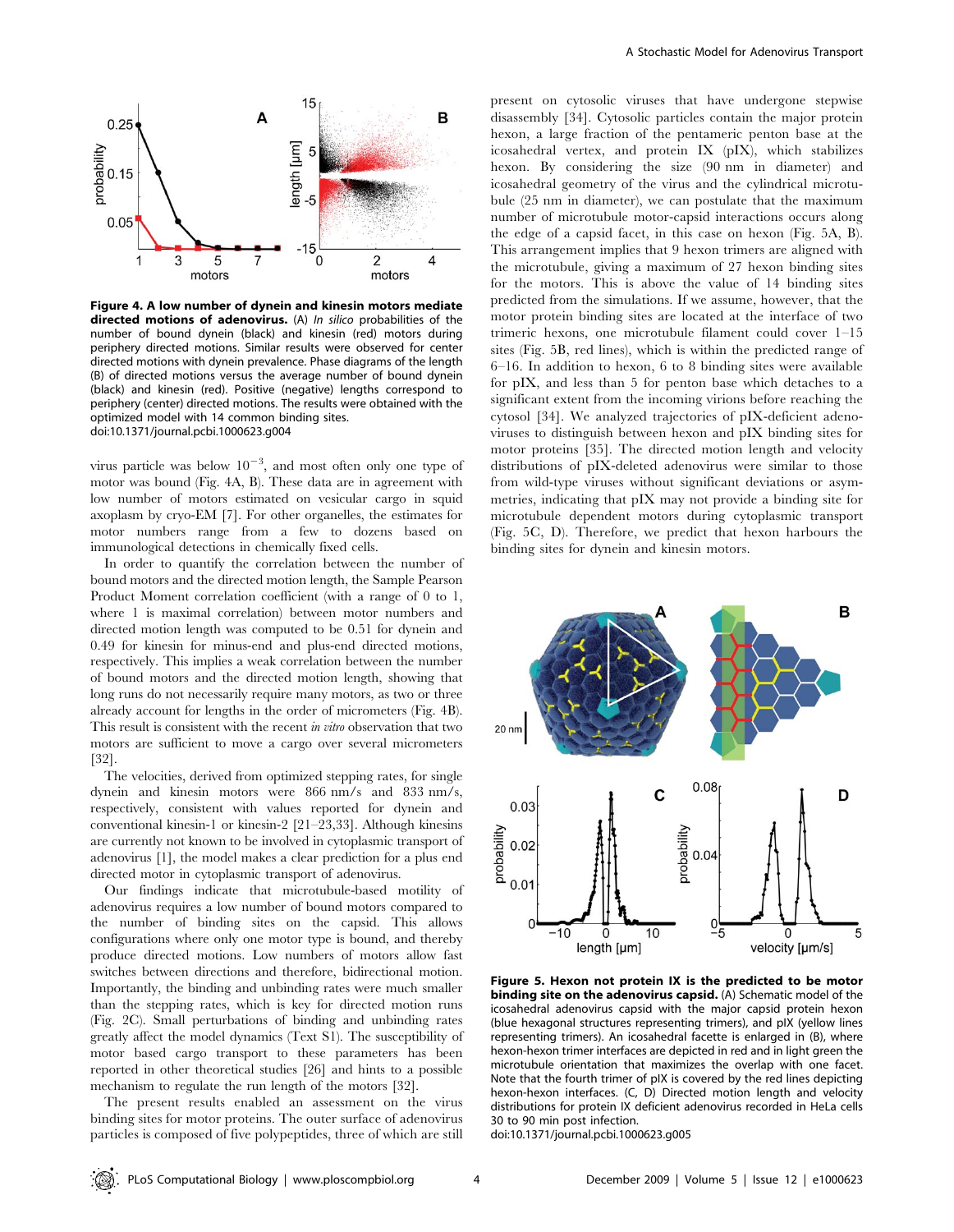### **Discussion**

In this study, we use in vivo imaging to identify a stochastic model of cargo transport by molecular motors on microtubules. The model parameters were systematically identified using live imaging data of virus trajectories and a derandomized optimization algorithm to minimize the Kullback-Leibler divergence between the length and velocity distributions of adenovirus directed motions on microtubules with the *in silico* trajectories produced by the model. The model accounts for directed motions at  $\mu$ m/s speeds, processive stepping over hundreds of nanometres, and periods of stationary behaviour. The results show that the stochastic model can result in bidirectional support without an explicit coordination mechanism.

In our work kinetic rates of a stochastic model are determined via an evolutionary optimization approach using experimental data. The identified model enables a number of predictions. First, it shows that one to four motors are active on virus particles during microtubule-dependent motions, although the number of motor binding sites is estimated to be 6–16. The observation that the cost function value is constant within this range suggests that the virus may align with the microtubule in different orientations (Fig. 5B) and still preserve its motility. This range is consistent with the maximum of 15 hexon trimer-trimer interfaces along the edge of a capsid facet. The low number of motors involved in directed motions supports an emerging concept from wet lab experiments and in silico simulations, that key events of cell functions are in many cases executed by only a few polypeptides [36].

Second, if equal numbers of opposite motors are attached, the cargo oscillates and eventually stops, or remains confined to small areas. This may be an important mechanism for fine-tuning the subcellular velocity to achieve localized delivery of the cargo. We anticipate that viral transport is tuned by the binding and unbinding rates of motors to microtubules or the cargo, rather than by additional regulatory factors. Such tuning could be celltype specific [17], and could control the number of engaged motors and motor configuration, and also provide specific segregation or guidance cues for traffic. In support of this, it has been suggested that the microtubule binding protein Tau can finetune the distance that the cargo travels by reducing microtubule binding of kinesin in distal parts of neuronal axons [7,37]. In addition, motor properties can be tuned by post-translational modifications, such as phosphorylation of dynein or kinesin binding partners, which could affect their enzymatic functions and hence their stepping rates [7].

We close by noting that besides the results on motor transport on microtubules, the algorithm taken here is in line with reverse engineering and systems identification approaches [28,38–40]

# References

- 1. Greber UF, Way M (2006) A superhighway to virus infection. Cell 124: 741–754.
- 2. Brandenburg B, Zhuang XW (2007) Virus trafficking-learning from single-virus tracking. Nature Reviews Microbiology 5: 97–208.
- 3. Schliwa M, Woehlke G (2003) Molecular motors. Nature 422: 759–765. 4. Vale RD (2003) The molecular motor toolbox for intracellular transport. Cell 112: 467–480.
- 5. Welte MA (2004) Bidirectional transport along microtubules. Current Biology 14: 525–537.
- 6. Gross SP (2204) Hither and yon: a review of bi-directional microtubule-based transport. Physical Biology 1: 1–11.
- 7. Gross SP, Vershinin M, Shubeita GT (2007) Cargo transport: Two motors are sometimes better than one. Current Biology 17: 478–486.
- 8. Brown A, Wang L, Jung P (2005) Stochastic simulation of neurofilament transport in axons: The ''stop-and-go'' hypothesis. Molecular Biology of the Cell 16: 4243–4255.

which are gaining significance as discovery and model validation tools in systems biology. The CMA-ES algorithm is capable of handling noisy and multimodal cost functions that are inherently associated with stochastic models. The CMA-ES optimization algorithm along with image analysis of in vivo systems can be a robust process to help identify parameters of stochastic models employed in several areas of systems biology.

#### Materials and Methods

HeLa cells were grown to 30% confluency on 18 mm glass cover slips (Menzel Glaser) and kept in Hanks buffered salt solution containing 0.5% BSA (Sigma) and 1 mg/ml ascorbic acid (Sigma). Adenovirus serotype 2 and protein IX deficient adenoviruses were grown, isolated, and labeled with atto565 (Atto-tec, Germany) as described by Nakano and Greber in [41] and Suomalainen et al. in [17].

HeLa cells were infected with Ad-atto565 and imaged between 30 and 90 minutes post infection at 25 Hz. Flat regions of the cell were chosen for imaging in order to minimize the cytoplasmic volume above the imaging plane. The center of the cell was detected by differential interference contrast imaging to assign directionality to the virus motions. Images were recorded using a spinning disc confocal microscope (Olympus IX81) fitted with an UplanApo100x objective of N.A. 1.35 on a back-illuminated monochrome Cascade 512  $EM-CCD$  camera (Photometrics) containing a  $512\times512$  pixel chip (with  $16\times16$  micrometer large pixels).

For the computational methods see Text S1.

#### Supporting Information

Text S1 Supplementary information includes details on the computational methods used. In particular it describes the trajectory segmentation process, the models studied, the stochastic simulation algorithm and the definition of the cost function used in the optimization procedure.

Found at: doi:10.1371/journal.pcbi.1000623.s001 (1.05 MB PDF)

### Acknowledgments

We thank Diego Rossinelli for his support during the code parallelization and Jort Vellinga for Figure 4A.

#### Author Contributions

Conceived and designed the experiments: MG CJB BB UFG PK. Performed the experiments: CJB ME. Analyzed the data: MG CJB BB. Contributed reagents/materials/analysis tools: PK. Wrote the paper: MG CJB BB UFG PK.

- 9. Muller MJI, Klumpp S, Lipowsky R (2008) Tug-of-war as a cooperative mechanism for bidirectional cargo transport by molecular motors. Proceedings of the National Academy of Sciences of the United States of America 105: 4609–4614.
- 10. Sbalzarini IF, Koumoutsakos P (2005) Feature point tracking and trajectory analysis for video imaging in cell biology. Journal of Structural Biology 151: 182–195.
- 11. Helmuth JA, Burckhardt CJ, Koumoutsakos P, Greber UF, Sbalzarini IF (2007) A novel supervised trajectory segmentation algorithm identifies distinct types of human adenovirus motion in host cells. Journal of Structural Biology 159: 347–358.
- 12. Astrom KJ, Eykhoff P (1971) System Identification Survey. Automatica 7: 123–162.
- 13. Fedoroff N, Fontana W (2002) Genetic networks: Small numbers of big molecules. Science 297: 1129–1131.
- 14. Gennerich A, Carter AP, Reck-Peterson SL, Vale RD (2007) Force-induced bidirectional stepping of cytoplasmic dynein. Cell 131: 952–965.